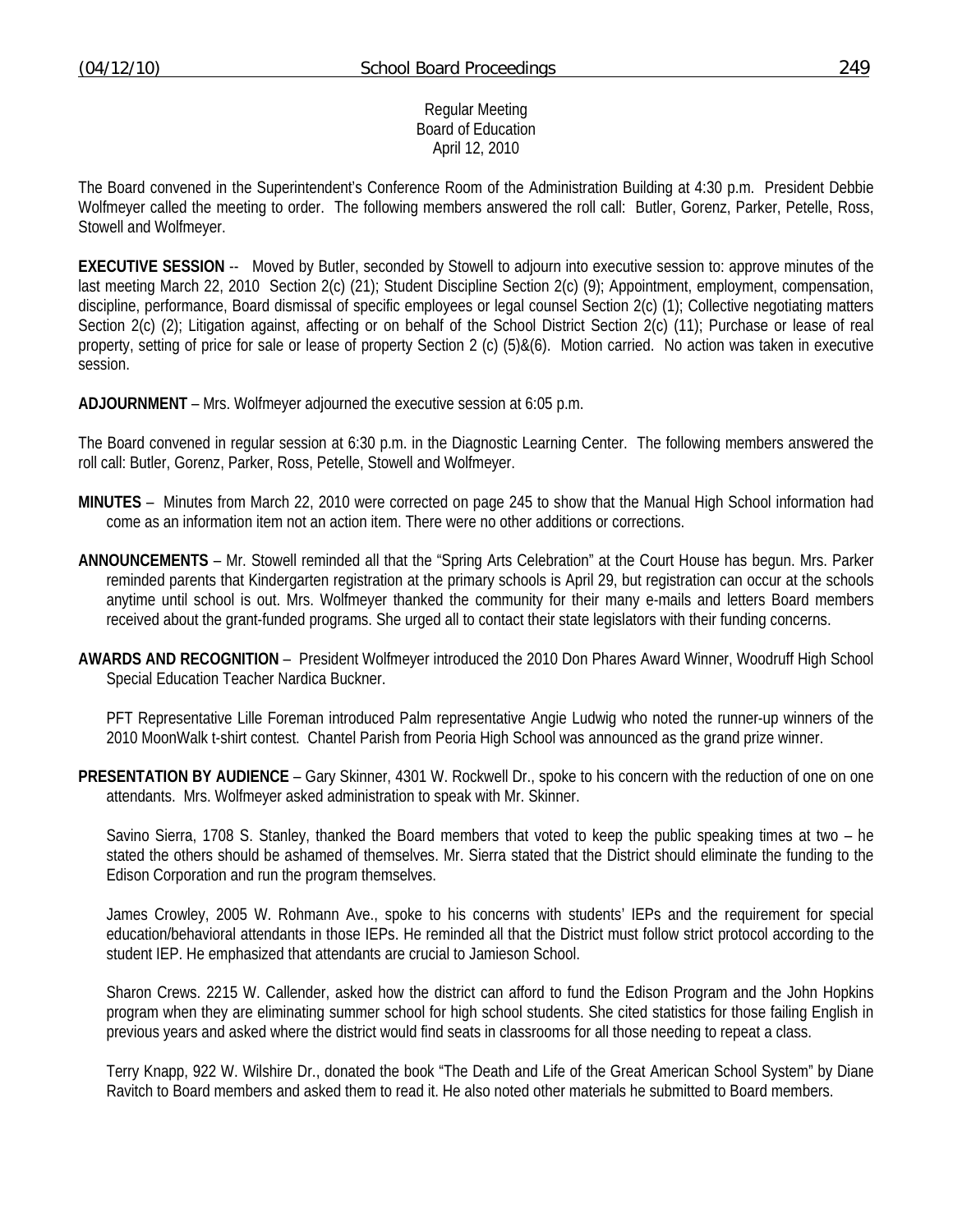Mary Keltner, 5626 N. Monterey Ct., spoke on behalf of the District Pre-K programs emphasizing the early literacy skills learned in those programs. She invited all to the "Trike-A-Thon" on April 23.

 Karen Adkins-Dutro, 2610 W. Barker, asked that the Board reconsider the requirement to turn in the Request to Speak cards before a Board meeting.

 Bob Darling, 230 E. High Point Rd., stated his surprise that one principal was dismissed with a 7-0 vote and one retained with a 3-4 vote – why did the Board vote against the Superintendent's recommendation. He stated the union supports keeping the current Lindbergh Middle School principal. He urged everyone to attend the April 21, 2010 rally in Springfield in support of funding for public schools. He stated his concern with the City and Mayor possibly taking over control of the Public Schools in the future.

 Tom McLaughlin, 7720 W. Bryce Ct., Mapleton, spoke to the April 21, 2010 rally in Springfield. He urged all to participate. IFT hopes to have 10, 000 to 15,000 participants at the rally.

Hedy Elliott-Gardner, 3811 W. Pagewood, spoke to the alternative programs offered for over 20 years at the Peoria Alternative High School and Adult Education Center. She noted that a survey conducted by PHA showed that there are still many people in need of a GED.

Donna Crowder. 2515 W. Westport, spoke to keeping the Adult Education program – she stressed that the program gives people hope. She urged the Board to keep Adult Ed.

Dr. Durflinger provided an update on the one-on-one attendants. He emphasized that if a student IEP indicates a need for an attendant, the IEP will be followed. He noted that Human Resources staff informed administration that notice needed to be given to each individual that we may not have a position for them next year. We wanted to make sure the letter of the law was followed. The second part is that the District needs to look at these positions; currently there is no requirement for any college education credits. He noted that what we are doing is allowing some of the least educated employees to be with our most vulnerable students, the ones with the greatest needs. Now we are evaluating the attendant job description and what we may want to do for next year

## **INFORMATION ITEMS – REPORTS FROM SUPERINTENDENT AND STAFF** –

- 1. GOAL 1 STUDENT ACHIEVEMENT
- 2. Goal 2 FISCAL RESPONSIBILITY -Finance Reports Mrs. Schau presented this report for the Board's information and review.

 PURCHASE ORDERS OVER \$2,500 – Mrs. Schau presented this report for the Board's review. Questions were asked and answered regarding the report.

President Wolfmeyer stated that the Board of Education and Administration have been trying to find ways to cut costs in our District that have the least impact on children. A couple of meetings ago some Board members asked about the possibility of changing how we televise Board meetings. When looking into the possibility, the Board of Education has found that they can save money by only televising the business portion of the meeting and showing it at a different time. The District would save \$4,200 in employee expenses per year and possibly \$5,000 for each new camera as well as \$8,000 for replacement of a video board and the cost of new microphones. This change would also allow the Board of Education to hold meetings at alternate locations to make it easier for community members to attend. Beginning with the first meeting in May, 2010, the business portion of the Board of Education meeting will be aired the Monday following the meeting at 6:30 p.m. on Public Access channel 17. President Wolfmeyer noted that televising of school board meetings is not governed by School Code or Board Policy, but she has talked with all Board members and a majority favors the change.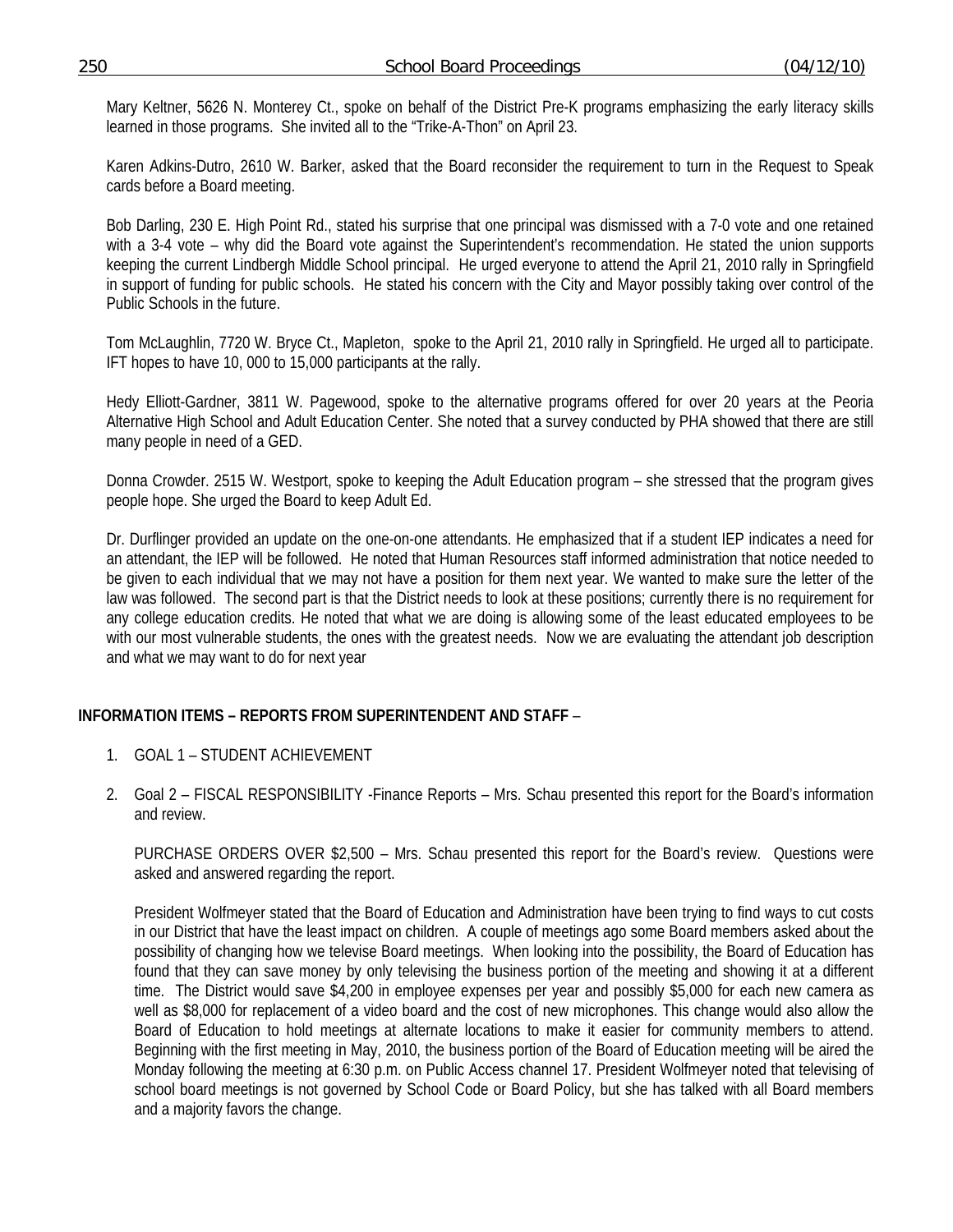- 3. GOAL 3 QUALITY STAFF
- 4. GOAL 4 SAFE, CARING ENVIRONMENTS
- 5. GOAL 5 CULTURE OF CUSTOMER SERVICE Report of Requests under the Freedom of Information Act and Status of Such Requests – Dr. Durflinger reported that since our last Board meeting report, we have received seven new Freedom of Information Act requests. Of those new requests, five were filled and two are pending. Of the three pending requests noted on the March 22, 2010 Board Report, one is still in pending status and two were filled. We have received forty-five total requests for the calendar year.

#### **CONSENT AGENDA –**

ADOPTION OF CONSENT CALENDAR -- Moved by Butler, seconded by Stowell adoption of the consent calendar.

On roll call, 7 ayes. Motion carried.

GIFTS TO SCHOOL DISTRICT – Moved by Butler, seconded by Stowell, that the following donations be accepted and letters of appreciation sent to the donors.

- 80 Avanti's Pizza Boxes for stepping stones for new school, valued by the donor at \$80.00, donated by Avanti's Pizza to Glen Oak Primary School
- 12 pizzas, valued by the donor at \$56.82, donated by Hilano Hernandez to Von Steuben Middle School Boys Basketball team
- \$400.00 to purchase library books, donated by the Rotary Club of Peoria North Foundation to Hines Primary School
- \$5,000.00 grant to increase literacy, with a focus on a variety of genres, donated by Kroger to Glen Oak Primary **School**
- Miscellaneous office supplies, valued by the donor at \$300.00, donated by LexisNexis to Kellar Primary School
- \$250.00 toward the cost of yearbooks, donated by Grace Presbyterian Church to Glen Oak Primary School
- \$250.00 to support the PTO thru the Annette Coombs Volunteer Appreciation Program, donated by Wal-Mart Supercenter to Glen Oak Primary School
- LCD projector, valued by the donor at \$450.00, donated by Peoria North Rotary to Peoria Alternative High School
- \$150.00 for classroom materials, testing snacks and incentives donated by Optimist Club of Peoria to the Woodrow Wilson Primary School Deaf and Hard of Hearing program
- 6 Nintendo DS games for needy students valued by the donor at \$982.67, donated by Janelle Summers to Von Steuben Middle School

On roll call, 7 ayes. Motion carried.

PAYMENT OF BILLS -- Moved by Butler, seconded by Stowell approval of the payment of the following bills.

| <b>FUND</b> | <b>DESCRIPTION</b>                                                 | <b>BAL.SHEET</b><br><b>RFV</b> | <b>EXPENSE</b> | TOTAL          |
|-------------|--------------------------------------------------------------------|--------------------------------|----------------|----------------|
| 10          | EDUCATIONAL FUND                                                   | \$22,077.51                    | \$944,805.26   | \$966,882.77   |
| 20          | OPERATIONS, BLDG & MAINT <sub>call</sub> , 7 ayes. Motion carried. |                                | \$264,117.40   | \$264,117.40   |
| 40          | <b>TRANSPORTATION</b>                                              |                                | \$52,057.54    | \$52,057.54    |
| 60          | CAPITAL PROJECTS                                                   |                                | \$231,561.28   | \$231,561.28   |
| 90          | CAPITAL IMPROVEMENTS                                               |                                | \$409,701.94   | \$409,701.94   |
| 95          | MID CENTRAL ASSOCIATION                                            |                                | \$0.00         | \$0.00         |
| 99          | PPS ADMIN OUTREACH PROG                                            |                                | \$0.00         | \$0.00         |
|             |                                                                    |                                | \$1,902,243.42 | \$1,924,320.93 |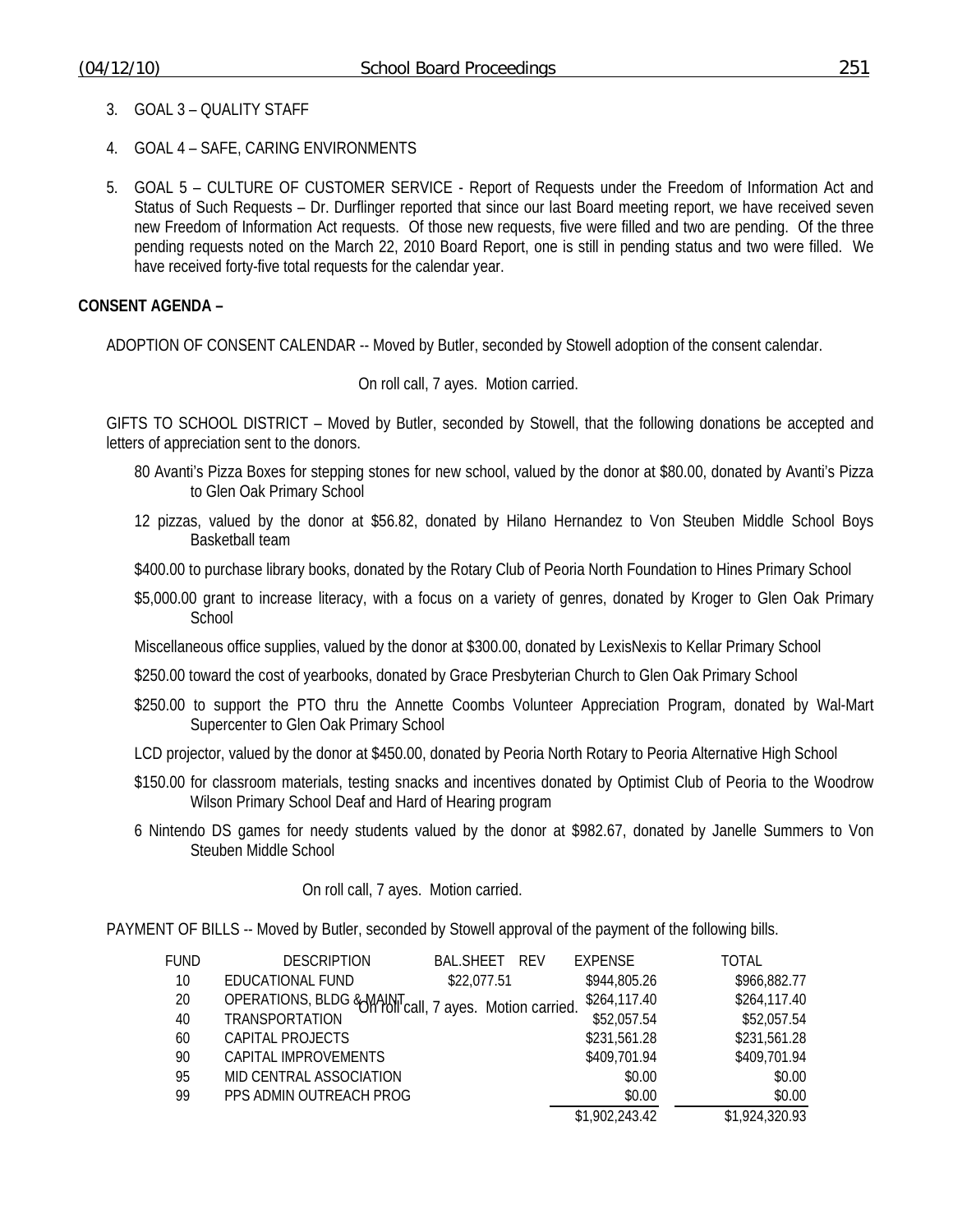CONSIDERATION OF BIDS – Moved by Butler, seconded by Stowell approval of the following bids.

Office & Classroom Supplies – Multipurpose copy paper - Request for bid was sent to nineteen (19) vendors. Three vendors returned "No bid". Bids were received from six (6) vendors as follows:

|                  | White        | Pastel colors |
|------------------|--------------|---------------|
| J. P. Gasway     | \$142,500.00 | \$5,840.00    |
| Office Depot     | 0.00<br>S    | \$6,912.00    |
| Ouill            | 0.00<br>S    | \$5,584.00    |
| <b>RIS Paper</b> | \$126,850.00 | \$4,939.20    |
| Unisource        | \$142,500.00 | \$5,840.00    |
| W. M. Putnam     | \$164,500.00 | \$5,952.00    |

The above bids were opened on Tuesday, February 23, 2010, at 1:30 pm by Julie Cramer and Debbie Brown. It is recommended to award the lowest bids of \$126,850.00 and \$4,939.20 to RIS Paper. This bid will be charged to Education Fund.

### Masonry Repairs and Tuckpointing work at Trewyn

Request for bid was sent to seven (7) vendors by Kenyon & Associates. Five vendors returned bids as follows:

| Otto Baum & Co.            | \$29,895.00 |
|----------------------------|-------------|
| J.J. Braker & Sons         | \$33,640.00 |
| <b>Dennis Construction</b> | \$47,981.00 |
| Evans-Mason, Inc.          | \$23,130.00 |
| The Western Group          | \$26,350.00 |
|                            |             |

The above bids were opened on Thursday, March 25, 2010, at 1:30 pm by Julie Cramer and Debbie Brown. It is recommended to award the low bid of \$23,130.00 to Evans-Mason, Inc. This bid will be charged to Buildings & Grounds.

#### Exterior EIFS Renovation at Franklin

Request for bid was sent to eight (8) vendors by Kenyon & Associates. Six vendors returned bids as follows:

| <b>First Build Associates</b> | \$153,800.00 |
|-------------------------------|--------------|
| T. Haefli & Sons              | \$148,396.00 |
| <b>Hein Construction</b>      | \$175,700.00 |
| <b>Houlihan Construction</b>  | \$132,620.00 |
| Mid-Illinois Companies        | \$150,510.00 |
| <b>Snyder Construction</b>    | \$155,000.00 |

The above bids were opened on Thursday, April 8, 2010, at 1:30 pm by Julie Cramer, Dave Ryon and Debbie Brown. It is recommended to award the low bid of \$132,620.00 to Houlihan Construction. This bid will be charged to Buildings & Grounds.

Mrs. Parker reminded all that we need to be reaching out to minority and women-owned businesses. Ms. Schau reported that we are investigating software that will allow us to further reach out to minority and women-owned businesses.

## On roll call, 7 ayes. Motion carried.

**HUMAN RESOURCE REPORT** -- Moved by Butler, seconded by Stowell approval of the following human resource report as amended.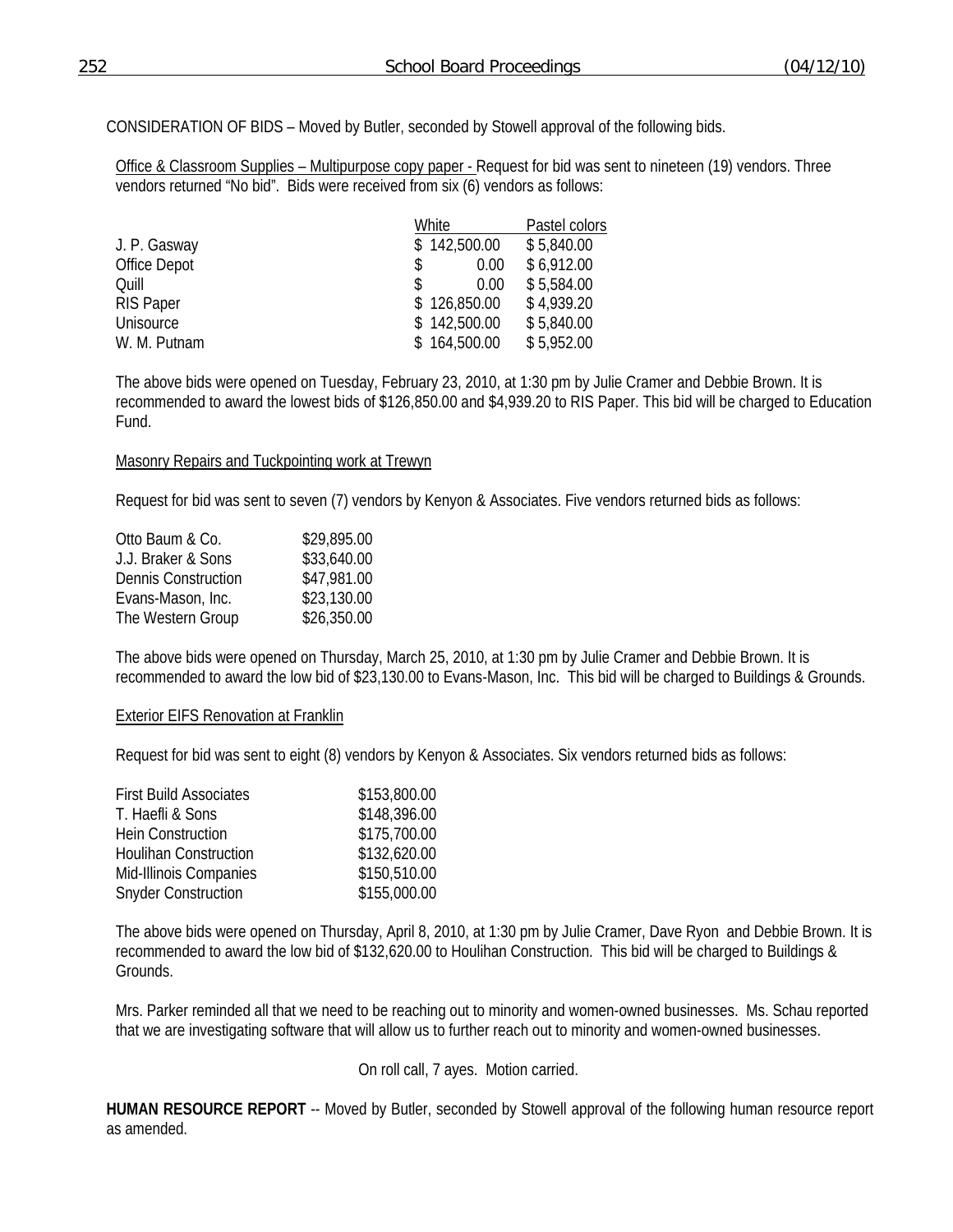| <b>Certified Personnel</b>                                 | <b>Effective Date</b> |  |
|------------------------------------------------------------|-----------------------|--|
| <u> Administrators Non-Tenured / Non-Renewal Rescinded</u> |                       |  |
| Swanson, Mervyn - Richwoods High / Dean                    | 06/30/10              |  |
| <b>Appointments</b>                                        |                       |  |
| Administrators - Certified                                 |                       |  |
| Chumbley, Bryan - Director of Accountability & Research    | 07/01/10              |  |
| <b>Summer School Teachers - Part Time</b>                  |                       |  |
| Bain, Leeann - Von Steuben / Current Teacher               | 06/14/10              |  |
| Combs, Stacey - Von Steuben / Current Teacher              | 06/14/10              |  |
| Davis, Shanica - Franklin Edison / Current Teacher         | 06/14/10              |  |
| Davison, Peggy - Franklin Edison / Current Teacher         | 06/14/10              |  |
| Duncan, Matt - Trewyn / Current Teacher                    | 06/14/10              |  |
| Fairfield, Kelly - Franklin Edison / Current Teacher       | 06/14/10              |  |
| Garman, Natasha - Franklin Edison / Current Teacher        | 06/14/10              |  |
| Hinrichsen, Jaclyn - Trewyn / Current Teacher              | 06/14/10              |  |
| Khoury, Lamia - Franklin Edison / Current Teacher          | 06/14/10              |  |
| Lawless, Mary - Franklin Edison / Current Teacher          | 06/14/10              |  |
| Mathis, Robin - Von Steuben / Current Teacher              | 06/14/10              |  |
| McGreal, Amy - Von Steuben / Current Teacher               | 06/14/10              |  |
| McNamara, Joan - Franklin Edison / Current Teacher         | 06/14/10              |  |
| Meneses, Mariela - Von Steuben / Current Teacher           | 06/14/10              |  |
| Musgrove, Rena - Trewyn / Current Teacher                  | 06/14/10              |  |
| O'Neil, Kelly - Trewyn / Current Teacher                   | 06/14/10              |  |
| Orton, Pamela - Franklin Edison / Current Teacher          | 06/14/10              |  |
| Ovsienko, Tetyana - Franklin Edison / Current Teacher      | 06/14/10              |  |
| Scott, Emily - Von Steuben / Current Teacher               | 06/14/10              |  |
| Scott, Moiria - Franklin Edison / Current Teacher          | 06/14/10              |  |
| Seelye, Mary - Trewyn / Current Teacher                    | 06/14/10              |  |
| Varda, Jacqueline - Franklin Edison / Current Teacher      | 06/14/10              |  |
| Vogel, Danielle - Trewyn / Current Teacher                 | 06/14/10              |  |
| Zevnik, Bradford - Trewyn / Current Teacher                | 06/14/10              |  |
| <b>Summer School - Part Time Rescinded</b>                 |                       |  |
| Banister, Caitlin - Von Steuben / Bilingual                | 06/14/10              |  |
| Leaves                                                     |                       |  |
| Teachers                                                   |                       |  |
| Withrow, Margaret - Woodruff High / Parental Leave         | 08/30/10              |  |
| <u>Retirements</u>                                         |                       |  |
| Administrators - Full Time                                 |                       |  |
| Montgomery, Scott - Mark Bills / Principal                 | 06/30/14              |  |
| Santen, Patricia - Thomas Jefferson / Principal            | 06/30/13              |  |
| Psychologist - Full Time                                   |                       |  |
| Markillie, Jual - Blaine Sumner                            | 06/30/12              |  |
| <b>Speech Pathologist - Full Time</b>                      |                       |  |
| Ferguson, Elizabeth - Charter Oak                          | 06/30/14              |  |
| Higgins, Nancy - Valeska                                   | 06/30/14              |  |
| Teachers - Full Time                                       |                       |  |
| Adams, Denise - Woodruff                                   | 06/30/14              |  |
| Barnett, Joanne - Hines                                    | 06/30/14              |  |
| Darling, Robert - Richwoods                                | 06/30/14              |  |
| Engel, Karen - Trewyn                                      | 06/30/13              |  |
| Epstein, Marianne - Lincoln                                | 06/30/13              |  |
| Gottman, Christine - Jamieson                              | 06/30/13              |  |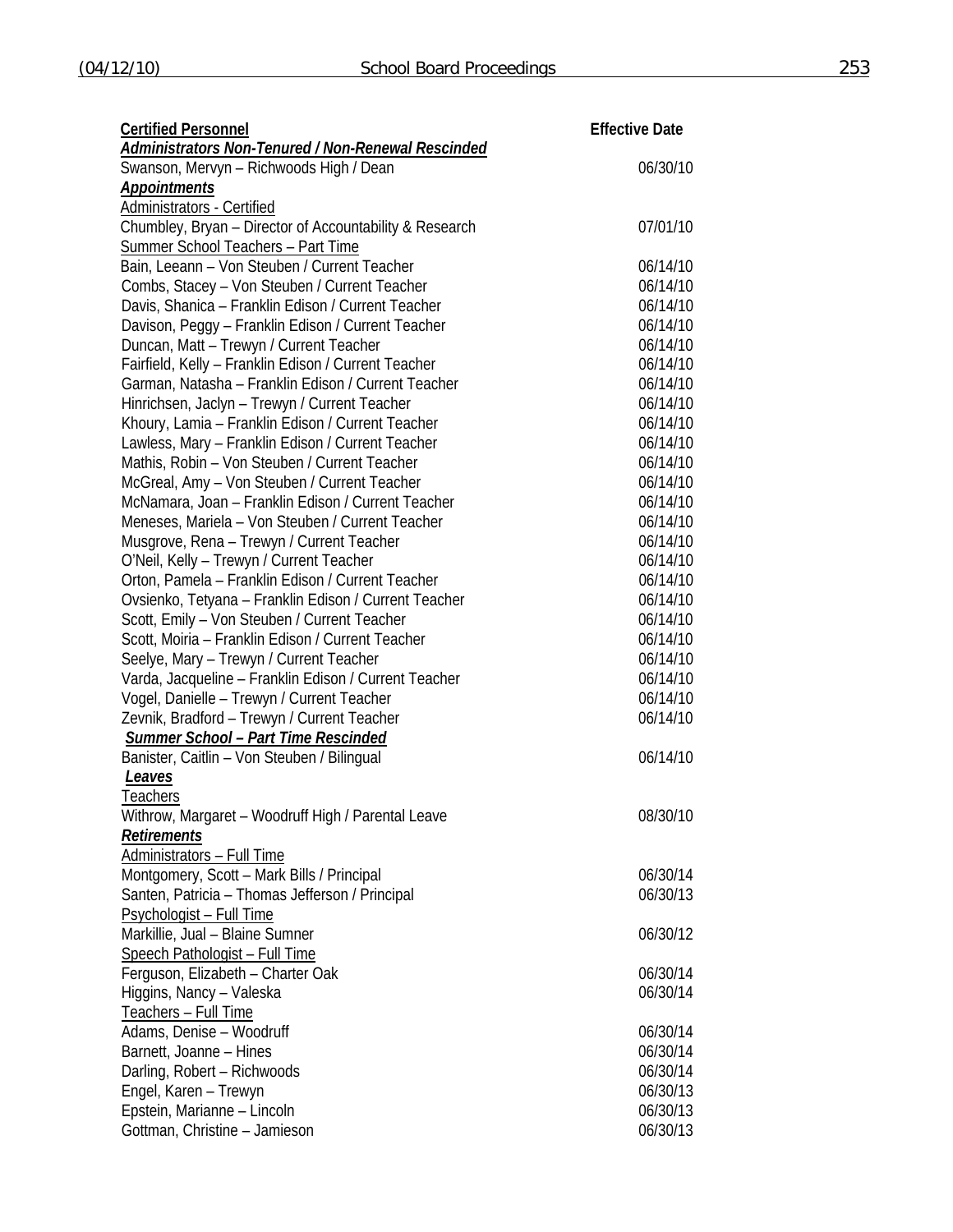| Hendricksen, Carl - Calvin Coolidge                                         | 06/30/13 |
|-----------------------------------------------------------------------------|----------|
| Hobin, Carol - Franklin Edison                                              | 06/30/11 |
| Johnson, Janetta - Rolling Acres                                            | 06/30/14 |
| Kelly, Martha - Woodruff                                                    | 06/30/14 |
| Lee, Roberta - Developmental Center                                         | 06/30/13 |
| Lippert, Pamela - Irving                                                    | 06/30/14 |
| Lofgren, Renee - Northmoor Edison                                           | 07/04/14 |
| Miller, Lana - Kellar                                                       | 06/04/10 |
| Powell, Agertha - Richwoods                                                 | 06/30/11 |
| Rauhaus, Cheryl - Lindbergh                                                 | 06/30/14 |
| Reidy, Patricia - Whittier                                                  | 07/30/13 |
| Rex, Linda - Garfield                                                       | 07/07/14 |
| Rodgers, Barbara - Trewyn                                                   | 06/30/12 |
| Ryon, Michael - Alternative High School                                     | 06/30/14 |
| Snider, Sheryl - Garfield                                                   | 06/30/14 |
| Tomko, Roseann - Peoria High                                                | 06/30/10 |
| Turner, Barbara - Mark Bills                                                | 06/30/12 |
| <b>Resignation</b>                                                          |          |
| Teacher - Full Time                                                         |          |
| Shernak, Michael - Valeska                                                  | 03/23/10 |
|                                                                             |          |
| <b>Non-Certified Personnel</b>                                              |          |
| <b>Appointments</b>                                                         |          |
| <b>Administrators - Non Certified</b>                                       |          |
| Arcaute, Otto - Federal/State & Special Projects Compliance Facilitator     | 07/01/10 |
| Hammer, Geri - Assistant Director for Human Resources                       | 07/01/10 |
| Shangraw, Stacey - Director of Marketing & Public Relations                 | 07/01/10 |
| Custodian - New Hire                                                        |          |
| Humke, Ronald – Charter Oak / 2 <sup>nd</sup> Shift (Interim Custodian now) | 04/13/10 |
| Para Professional                                                           |          |
| Barnett, Holly - Harrison / Sign Language Interpreter                       | 04/13/10 |
| <b>Summer School Clerks</b>                                                 |          |
| Jones, Tracey - Trewyn                                                      | 06/21/10 |
| Schmitt, Mary - Franklin Edison                                             | 06/21/10 |
| <b>Summer School Teacher Aides</b>                                          |          |
| Bauldwin, Annie - Franklin Edison                                           | 06/21/10 |
| Corpuz, Allan - Von Steuben                                                 | 06/21/10 |
| Diaz, Maria - Von Steuben                                                   | 06/21/10 |
| Tutors - Part Time                                                          |          |
| Cagle, Judith - PAS Program                                                 | 04/13/10 |
| Gordon, Gail - PAS Program                                                  | 04/13/10 |
| Winkler, Mary - Rolling Acres Edison                                        | 04/13/10 |
| 21st Century Group Leaders - Part Time                                      |          |
| Kellerstrass, James - Glen Oak                                              | 04/13/10 |
| Pflederer, Kaitlin - Glen Oak                                               | 04/13/10 |
| Taico, Piero - Glen Oak                                                     | 04/13/10 |
| Thomas, Jerrica - Glen Oak                                                  | 04/13/10 |
| Walker, Joanne - Glen Oak                                                   | 04/13/10 |
| Transportation                                                              |          |
| Jones, Josilynn - Monitor / Part Time                                       | 04/13/10 |
| Summerville, Antonio - Driver / Part Time                                   | 04/01/10 |
| Thomas, Serrano - Bus Driver / Part Time                                    | 03/24/10 |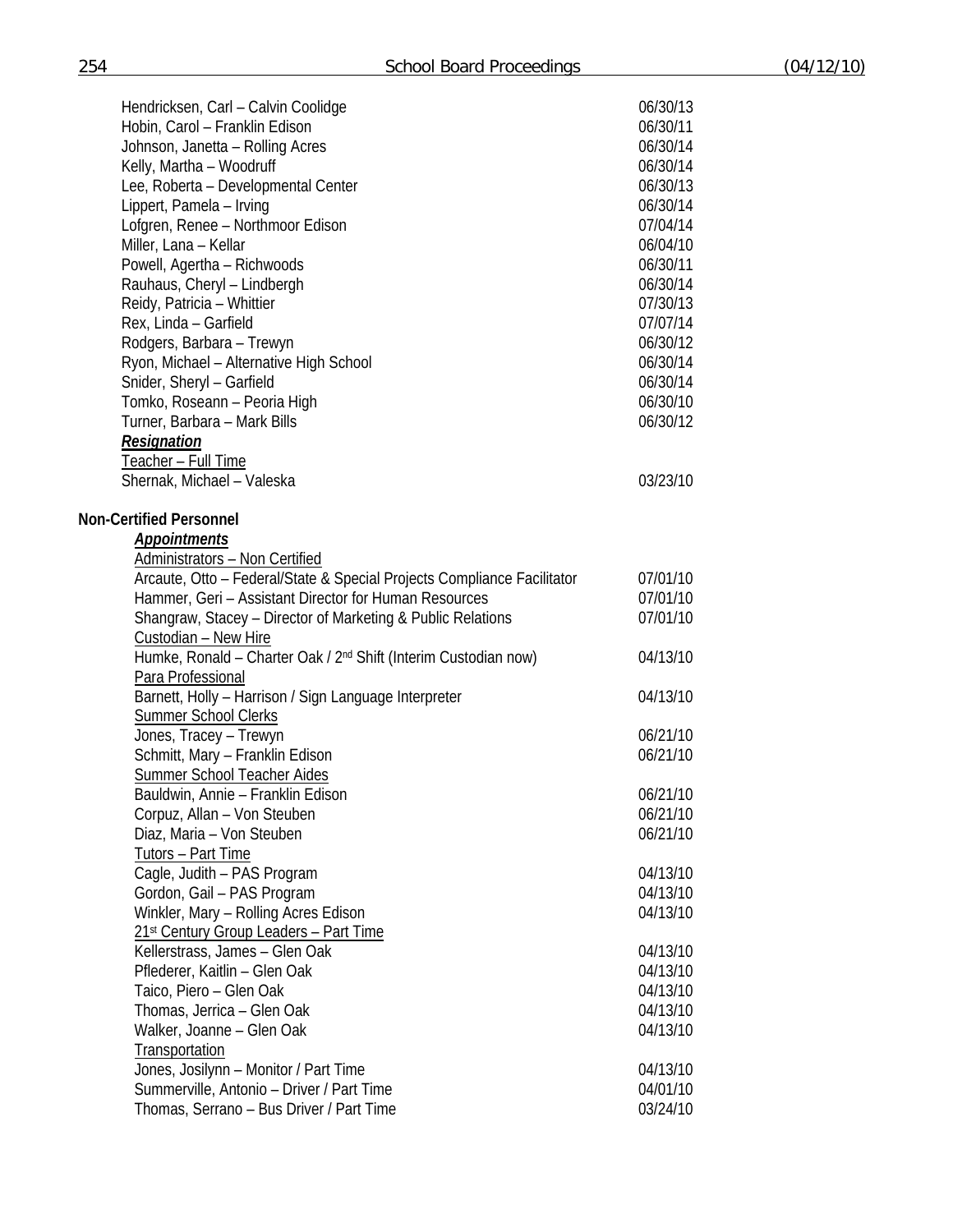| <b>Return to Work</b>                                             |                      |
|-------------------------------------------------------------------|----------------------|
| Teacher Aides                                                     |                      |
| Haynes, Denise - Thomas Jefferson / From Medical Leave            | 03/22/10             |
| Leaves                                                            |                      |
| Clerical                                                          |                      |
| Kuhlman, Mindy - Developmental Center / Maternity                 | 04/08/10             |
| Linthicum, Paula - Blaine Sumner / Medical                        | 03/22/10             |
| <b>Permanent Medical Disability</b>                               |                      |
| Rhoades, Shawna - Cafeteria                                       | 04/05/10             |
| <b>Retirements</b>                                                |                      |
| Custodians - Full Time                                            |                      |
| Knollenberg, Floyd - Manual                                       | 12/31/10             |
| Shadid, Mark - Richwoods                                          | 05/31/11             |
| Shadid, Phillip - Roosevelt                                       | 05/31/11             |
| Para Professional - Full Time                                     |                      |
| Rushing, Paula - Richwoods                                        | 05/27/11             |
| <b>Resignations</b>                                               |                      |
| Para Professional - Full Time                                     |                      |
| Phelps, Thomas - Peoria High / JROTC Instructor                   | 03/23/10             |
| <b>Temporary Positions - Eliminated</b>                           |                      |
| Aldeen, Sarah - Woodrow Wilson / Tutor                            | 06/11/10             |
| <b>Terminations</b>                                               |                      |
| Transportation                                                    |                      |
| Allen, Justin - Monitor / Job Abandonment                         | 03/24/10             |
| Broomfield, Brandon - Monitor / Job Abandonment                   | 03/24/10             |
| Lowe, Pamela - Monitor / Job Abandonment                          | 03/31/10             |
|                                                                   |                      |
|                                                                   |                      |
| <b>Certified Substitutes</b>                                      |                      |
| <b>Appointments</b>                                               |                      |
| <b>Teachers</b>                                                   |                      |
| Demanes, Elisa                                                    | 04/13/10             |
| Kelley, Elizabeth                                                 | 04/13/10             |
| <b>Resignations</b>                                               |                      |
| Teachers                                                          |                      |
| Gill, Joyce - Relocating                                          | 03/26/10             |
| <b>Terminations</b>                                               |                      |
| Teachers                                                          |                      |
| Duncan, Jennifer - Job Abandonment                                | 04/07/10             |
| Lobdell, Felix - Unpaid Debt to District                          | 04/07/10             |
|                                                                   |                      |
| <b>Non-Certified Substitutes</b>                                  |                      |
| <b>Appointments</b>                                               |                      |
| <b>Student Workers</b>                                            |                      |
| Halvorson, Emery - Richwoods / Swim School                        | 04/13/10<br>04/13/10 |
| Maclin, Kadeem - Whittier / Custodian                             | 04/13/10             |
| Reardon, Eric - Richwoods / Swim School                           |                      |
| <b>Resignations</b>                                               |                      |
| <b>Behavioral Attendants</b><br>Randall, Sonya - Personal Reasons | 03/29/10             |
|                                                                   |                      |
| <b>Teacher Aides</b><br>Nevins, Barbara - Relocating              | 03/18/10             |
| <b>Terminations</b>                                               |                      |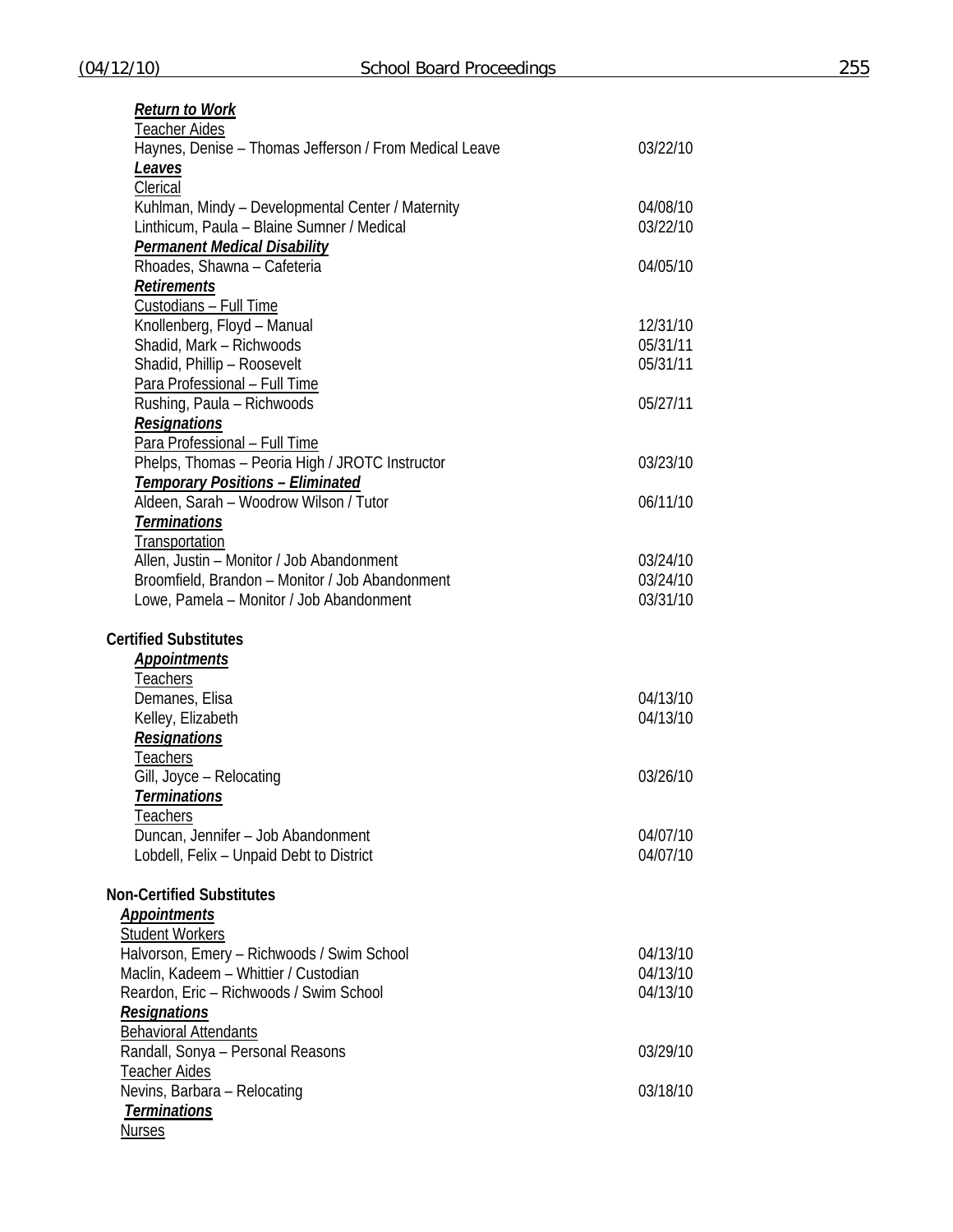Schierl, Brenda – Job Abandonment 04/01/10

On roll call, 7 ayes. Motion carried.

TRAVEL REQUESTS - Moved by Butler, seconded by Stowell approval of the travel requests as presented by the administration. (Copy is on file in the board secretary's office.)

Mr. Stowell stated that administrators are attending the Bradley Institute for Principled Leadership for Public Service event on "Transforming Public Education" and asked how the District has been approached – what message are we carrying to the Secretary of Education – or is this out of our hands and without our prevue. Dr. Durflinger stated that he is a part of a panel discussion on charters, but knows of no other administrative people being contacted for input. He feels this is more of a broad Bradley educational program, but we were not asked for input. Mr. Stowell stated his concern that the District was not asked to be a part of the message presented. Dr. Durflinger feels it is important for our administration, with the current movement for takeover of urban schools, to attend to hear what is being said on how districts can improve and to receive information and respond if the information is not correct.

On roll call, 7 ayes. Motion carried.

**APPROVAL OF BOARD MEETING DATES** Moved by Butler, seconded by Stowell that the meeting dates for the Board of Education for the School Year 2010 - 2011 be approved.

|              | 2010    |             |             | 2011   |             |
|--------------|---------|-------------|-------------|--------|-------------|
| July 12      | Monday  | $6:30$ p.m. | January 10  | Monday | 6:30 p.m.   |
| July 26      | Monday  | 6:30 p.m.   | January 24  | Monday | 6:30 p.m.   |
| August 9     | Monday  | 6:30 p.m.   | February 14 | Monday | 6:30 p.m.   |
| August 23    | Monday  | 6:30 p.m.   | February 28 | Monday | 6:30 p.m.   |
| September 13 | Monday  | $6:30$ p.m. | March 14    | Monday | 6:30 p.m.   |
| September 27 | Monday  | $6:30$ p.m. | March 28    | Monday | 6:30 p.m.   |
| October 12   | Tuesday | $6:30$ p.m. | April 11    | Monday | $6:30$ p.m. |
| October 25   | Monday  | $6:30$ p.m. | April 25    | Monday | 6:30 p.m.   |
| November 8   | Monday  | $6:30$ p.m. | May 9       | Monday | 6:30 p.m.   |
| November 22  | Monday  | $6:30$ p.m. | May 23      | Monday | 6:30 p.m.   |
| December 13  | Monday  | $6:30$ p.m. | June 13     | Monday | 6:30 p.m.   |
| December 27  | Monday  | $6:30$ p.m. | June 27     | Monday | $6:30$ p.m. |
|              |         |             |             |        |             |

On roll call, 7 ayes. Motion carried.

**APPROVAL OF SCHOOL IMPROVEMENT PLANS** – Moved by Butler, seconded by Stowell that the Board of Education approves the school improvement plans for Mark Bills Middle School and Rolling Acres Edison Jr. Academy.

Mr. Stowell would like to know the number of students that home schools are losing to the gifted school. He noted that a school improvement plan used that as a primary factor that the school did not succeed. Dr. Durflinger stated that he considers that an excuse, schools take the students they have and look for improvement. Mr. Stowell also noted the difference in the achievement levels when students moved up a grade. Mrs. Ross stated her concern that the plans were put on the shelf and did not achieve their set goals.

On roll call, 7 ayes. Motion carried.

APPROVAL OF DISPOSITION OF TEXTBOOKS – Moved by Butler, seconded by Stowell that the Board of Education approves the disposition of 60 Biology and 50 American Nation  $(8<sup>th</sup>$  grade Social Studies) textbooks that are no longer needed for school purposes to a charitable or governmental organization.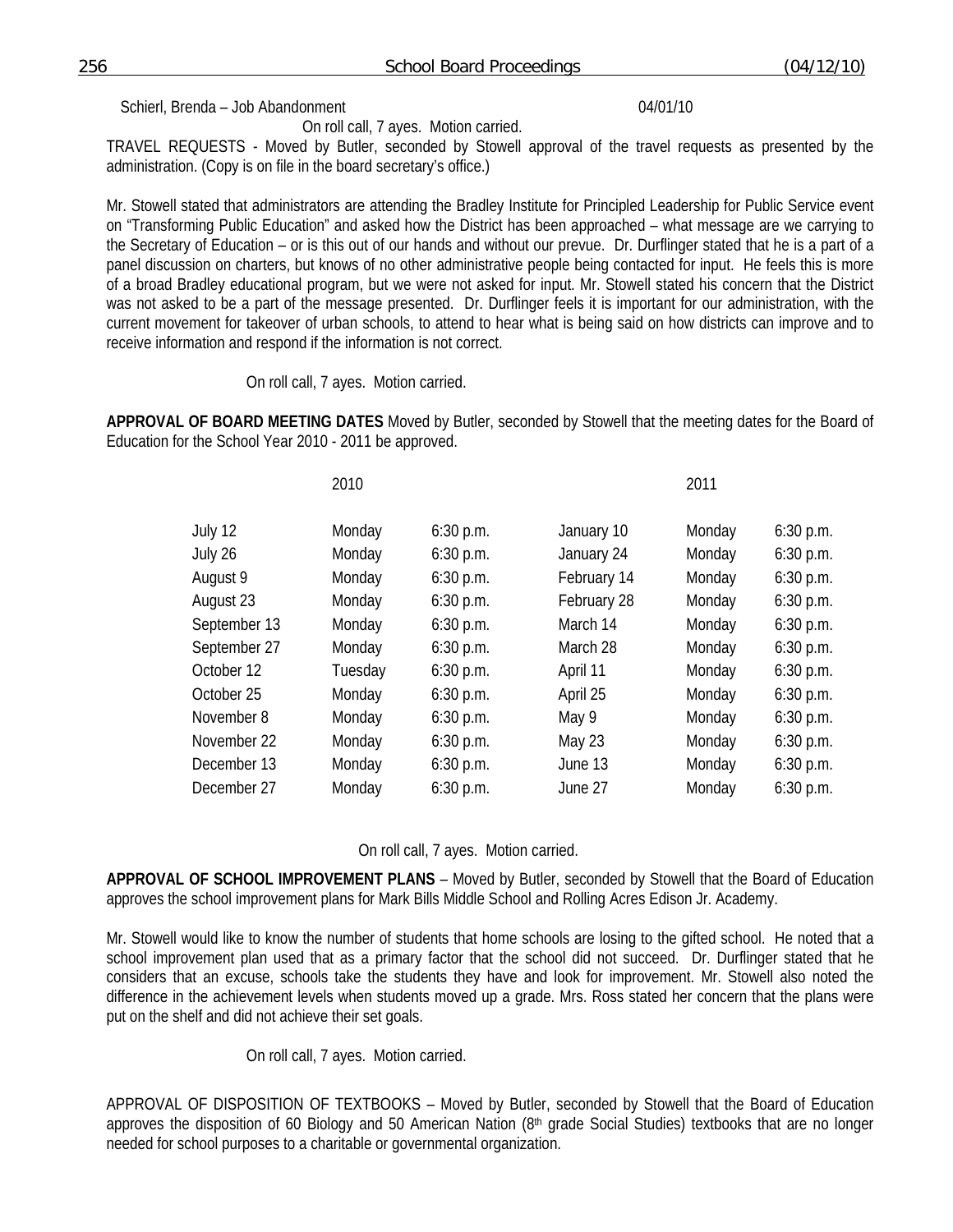On roll call, 7 ayes. Motion carried.

#### **DELIBERATION AGENDA** - .

Review of Suspensions - Moved by Petelle seconded by Butler that the Review of Suspensions listed on the Report dated April 12, 2010 be approved as presented.

On roll call, 7 ayes. Motion carried.

Revocation of Board Probation – Moved by Petelle seconded by Butler that the Expulsions list on the Revocation of Board Probation Report dated April 12, 2010 be approved as presented.

> On roll call, 6 ayes. Butler, Gorenz , Parker, Petelle, Stowell, Wolfmeyer, Gorenz 1 nay. Ross. Motion carried

Expulsions – Moved by Petelle seconded by Butler that the Expulsions listed on the report dated April 12, 2010 be approved as presented.

> On roll call, 6 ayes. Butler, Gorenz Parker, Petelle, Stowell, Wolfmeyer, 1 nay. Ross. Motion carried.

**SUMMER SCHOOL CURRICULUM MATERIALS** – Moved by Stowell seconded by Butler that the Board of Education approves the purchase of curriculum materials for Title 1 Summer School.

On roll call, 7 ayes. Motion carried.

**APPROVAL OF CONTRACT** – Moved by Stowell, seconded by Butler that the Contract with LeAnn Piano for the workshop "Handling Hard to Handle People" be approved.

Mr. Stowell asked that Ms. Gersich look into the possibility of taping this professional development session and having it available for others in the district.

On roll call, 7 ayes. Motion carried.

**APPROVAL OF SCHOOLWIDE PLAN** – Moved by Parker, seconded by Petelle that the Board of Education approves the Title 1 Schoolwide Plan prepared and submitted by Von Steuben Middle School.

Dr. Durflinger noted that when a school reaches 40% low income it can move into Title 1 "targeted" status, which means that only certain students are eligible for services. After a certain amount of time, then the school could move to "schoolwide" status and be able to offer services to all students.

On roll call, 7 ayes. Motion carried.

**FINAL READING OF CHANGES TO BOARD POLICIES** - Moved by Ross, seconded by Stowell that the first reading for changes to Board policy 7:80 - Release Time for Religious Instruction/Observance and Board Policy 7:190 – Students – Prohibited Student Conduct be waived and that this be the final reading for changes to the policies.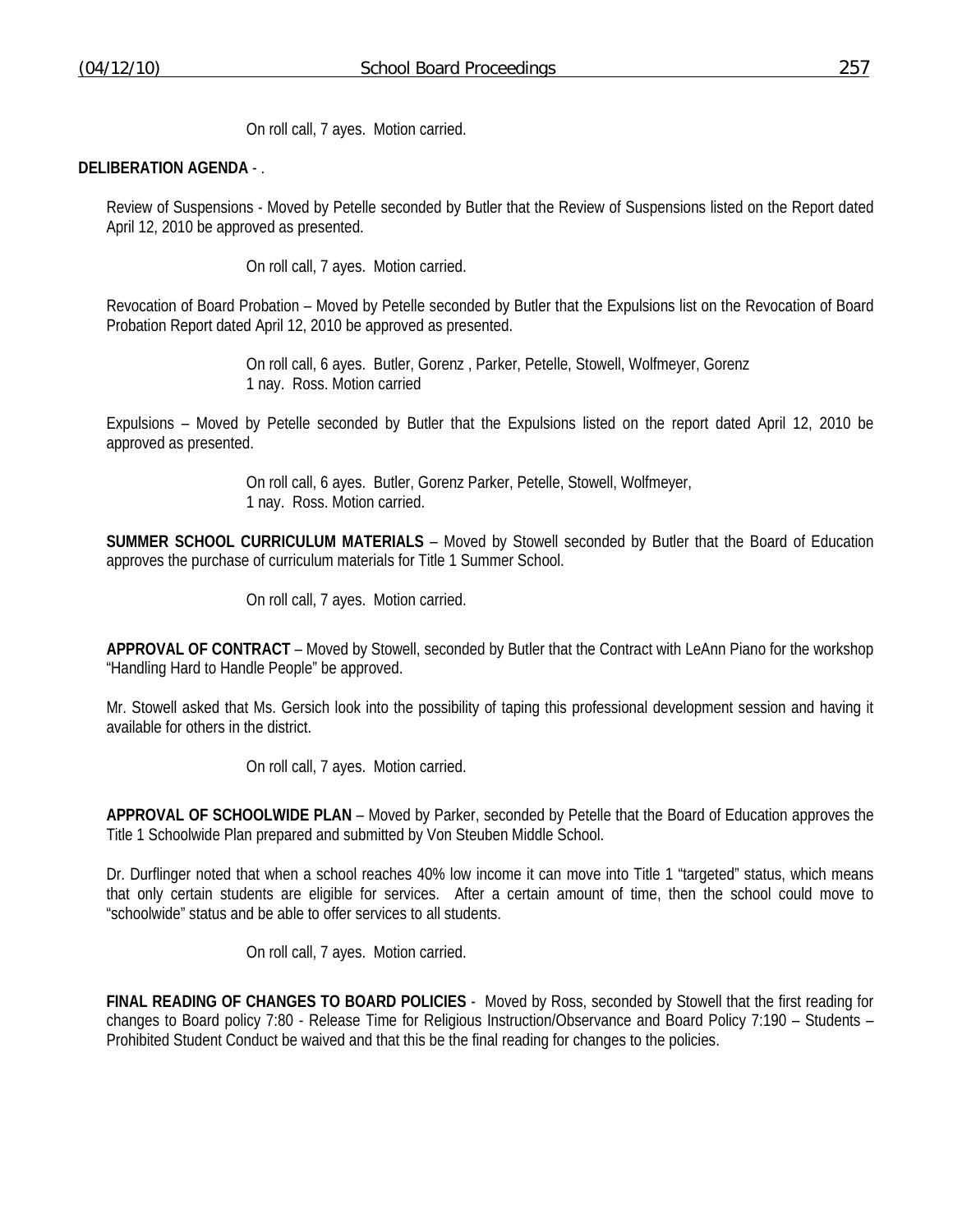# **7:190 - Students - Release Time for Religious Instruction/Observance**

## Religious Observance

A student shall be released from school, as an excused absence, for the purpose of observing a religious holiday or for religious instruction. The parent(s)/guardian(s) must give written notice to the District 5 days before the student's anticipated absence.

The parent(s)/guardian(s)'s written notification of the student's anticipated absence shall satisfy the District's requirement for a written excuse when the student returns to school.

The Superintendent shall develop and distribute to teachers appropriate procedures regarding student absences for a religious holiday which include a list of religious holidays on which students shall be excused from attendance, how teachers are notified of a student's impending absence, and the State law requirement that teachers provide the student an equivalent opportunity to make up any examination, study, or work requirement.

## Religious Instruction

A student shall be released from school for a day or portion of a day for the purpose of religious instruction. A letter, requesting the student's absence and written by the student's parent(s)/guardian(s), must be given to the Building Principal at least 5 days before the day the student is to be absent.

LEGAL REF.: Religious Freedom Restoration Act, 775 ILCS 35/5. 105 ILCS 5/26-1 and 5/26-2b. CROSS REF.: 7:70 (Attendance and Truancy) ADOPTED: July 18, 2005 REVISED: April 12, 2010

## **7:190 – Students - Prohibited Student Conduct**

This was the only section to policy 7:190 that was changed.

## Disciplinary Measures

Disciplinary measures may include:

- 1. Removal from classroom.
- 2. Notifying parent/guardians.
- 3. Disciplinary conference.
- 4. Withholding of privileges.
- 5. In-school intervention to suspension for a period not to exceed 5 school days. The Building Principal or designee shall ensure that the student is properly supervised.
- 6. After-school intervention or Saturday intervention provided the student's parent/guardian(s) have been notified. The student must be supervised by the detaining teacher, Building Principal or designee.
- 7. Community service with local public and nonprofit agencies that enhance community efforts to meet human, educational, environmental, or public safety needs. The District will not provide transportation. School administration shall use this option only as an alternative to another disciplinary measure giving the student and/or parent/guardian(s) the choice.
- 8. Seizure of contraband, electronic device or any other items in violation of Board Policy.
- 9. Students who are under the influence of alcohol or any prohibited substances are not permitted to attend school or school functions and are treated as though they had the alcohol or prohibited substance in their possession*.*
- 10. Suspension from school and all school activities for up to 10 days, provided that appropriate procedures are followed. A suspended student is prohibited from being on school grounds or attending school activities. Students enrolled in the Respite Program at the Knoxville Center for Student Success will be allowed only on the Knoxville campus during the suspension, they are prohibited from being on any other school grounds or attending any school activity without prior approval.
- 11. Suspension of bus riding privileges, provided that appropriate procedures are followed.
- 12. Alternative Probation Agreement (at the school level).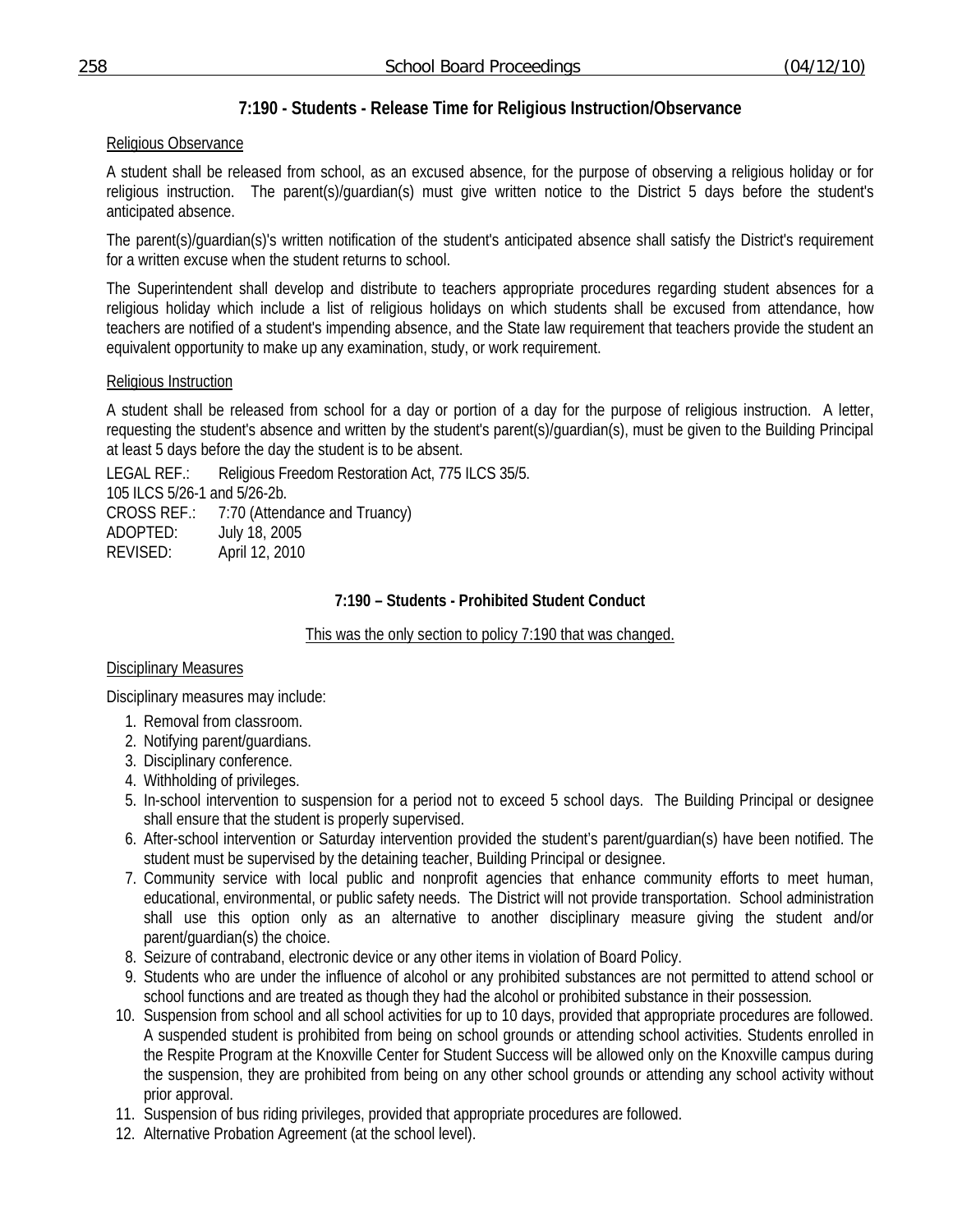- 13. Board Probation Agreement.
- 14. Administrative transfer.
- 15. Participation in the PACES Abeyance Program.
- 16. Expulsion from school and all school-sponsored activities and events for a definite time period not to exceed 2 calendar years, provided that the appropriate procedures are followed. An expelled student is prohibited from being on school grounds.
- 17. Notifying juvenile authorities or other law enforcement, whenever the conduct involves illegal drugs (controlled substances), look-alikes, alcohol, or weapons, or any other violation(s) of the law*.*

A student who is subject to suspension or expulsion may be eligible for an alternative school program. Parent/guardian(s) have a right to a suspension review hearing.

Corporal punishment shall not be used. Corporal punishment is defined as slapping, paddling, or prolonged maintenance of students in physically painful positions, or intentional infliction of bodily harm. Corporal punishment does not include reasonable force as needed to maintain safety for students, staff, or other persons, or for the purpose of self-defense or defense of property.

Amended: April 12, 2010

### On roll call, 7 ayes. Motion carried.

**APPROVAL OF CONTRACT WITH APEX LEARNING** – Moved by Parker, seconded by Stowell that the Board of Education approves a contract with Apex Learning for use in summer school, credit recovery and advanced learning opportunities for high school students.

Mrs. Ross asked how high school students were identified. Ms. Grzanich explained that Title 1 and Summer School work with school counselors to identify those in need of English or math classes and they are issued an invitation to use the program. The program will be offered at Manual High School for the summer and in the fall at all high schools, TAP and the Adult Ed. Center. In addition the program can be used wherever else it is needed because we own the seats.

Ms. Grzanich reported that the program will be used with the Title 1 high school students this summer who are in need of credit recovery classes. She noted that Apex has expanded into a remedial program that can be used with middle and high school students. Mr. Stowell asked about the competitiveness of this program with the ROE Virtual Education program. Ms. Grzanich noted that the Apex program has much more rigor than the Plato program. Teachers felt that Apex was much more on level and not watered down. Ms. Grzanich explained that the ROE program sells their classes per seat and we would own the Apex seats – this is more economical for our District.

On roll call, 7 ayes. Motion carried.

**AMENDMENT TO SUPERINTENDENT'S CONTRACT** – Moved by Stowell, seconded by Ross that the Amendment to the Superintendents contract be approved as presented.

The contract was amended by adding language that if Dr. Lathan was available for employment before June 1, 2010 that she should be paid at the per diem salary rate and receive the full benefits as provided by the Contract.

On roll call, 7 ayes. Motion carried.

**REPORTS AND SUGGESTIONS BY BOARD MEMBERS** – Mrs. Ross asked for a moment of silence for Dr. Sharon Desmoulin-Kherat's mother who passed away last week. Mr. Stowell reminded all that the Building Committee meeting would be next week and that the PBC and the architect would be there to talk about PHS remodeling and a change of focus for the Lincoln Middle School project. Mrs. Ross noted that the Parent Committee meeting scheduled for April 21 has been postponed and will be rescheduled.